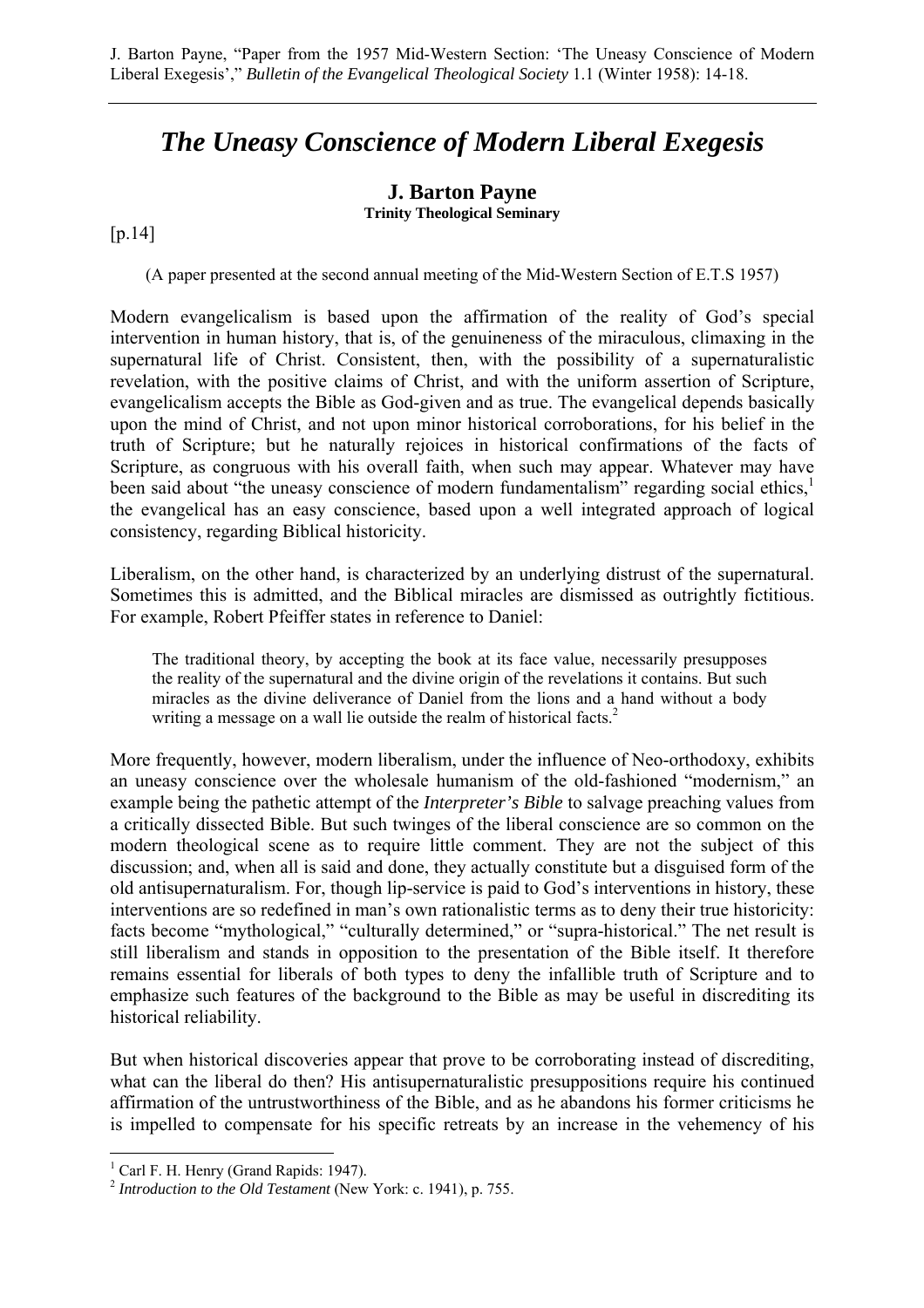J. Barton Payne, "Paper from the 1957 Mid-Western Section: 'The Uneasy Conscience of Modern Liberal Exegesis'," *Bulletin of the Evangelical Theological Society* 1.1 (Winter 1958): 14-18.

overall denial. Such activity appears as the outworking of a really uneasy conscience, which is the subject of this discussion, namely the dilemma that arises from trying to maintain a faith in Biblical unreliability despite the decreased legitimacy of a belief in such unreliability.

A remarkably clear example of this uneasy conscience of modern liberal exegesis is provided by J. Philip Hyatt's article in the December, 1956, issue of the *Journal of Biblical Literature*, entitled, "New Light on Nebuchadrezzar and Judean History."<sup>3</sup> The new light consists of the appearance in 1956 of four hitherto unpublished Babylonian texts from the British Museum. Two of these concern the years 608-594 B.C.; and the problem they raise for liberalism is that at every point they confirm the historicity of the Biblical records, some of which had, up until two years ago, been almost unanimously discredited on the basis of "the assured results of modern criticism."

## $[p.15]$

 $\overline{a}$ 

The chief passages at issue are II Chronicles 36:6-7 and Daniel 1:1-2. The former describes an incident in the reign of Jehoiakim:

Against him came up Nebuchadnezzar king of Babylon, and bound him in fetters, to carry him to Babylon. Nebuchadnezzar also carried off the vessels of the house of Jehovah to Babylon, and put them in his temple at Babylon.

Chronicles gives no indication of the point in his eleven year reign (608-598 B.C.) at which this event took place. The Daniel verses state:

In the third year of the reign of Jehoiakim king of Judah calculated at 605 B.C. came Nebuchadnezzar king of Babylon unto Jerusalem, and besieged it. And the Lord gave Jehoiakim king of Judah into his hand, with part of the vessels of the house of God; and he carried them into the land of Shiner to the house of his God: and he brought the vessels into the treasure house of his god.

Since prior to 1956 there was no known, extra-Biblical record of a Palestinian campaign by Nebuchadrezzar prior to the events that led to its capture in 597 B.C., and since the "objective" standard of liberal exegesis seems to have been that Biblical statements descriptive of any such campaign must be false until proven true, the appearance of these "fictitious" statements in Scripture was generally explained by liberalism in one of two ways. (1) Some felt that Chronicles intended to refer to approximately 605 B.C., that this was followed by Daniel, and that "the motive for the formation of this tradition was because thereby a captivity of seventy years might be obtained.<sup> $,4$ </sup> (2) Others felt that Chronicles intended to refer to 597 B.C., thereby teaching that Jehoiakim's reign ended by Nebuchadrezzar's deporting him to Babylon.<sup>5</sup> This, of course, contradicts the express statement of II Kings 24:6-10 that he died in Jerusalem before the arrival of Nebuchadrezzar; but the motive is said to be to obtain a fulfillment for Jeremiah's curse on Jehoiakim (Jer.  $22:19$ ,  $36:30$ ).<sup>6</sup> It should be noted, however, that Jeremiah's curse was only that this king's

<sup>&</sup>lt;sup>3</sup> Compare the wholly different attitude of Donald H. Wiseman, the original reporter of this find, "The Last Days of Babylon," *Christianity Today*, II:4 (Nov. 25, 1957), 7-10. 4

Edward L. Curtis, *A Critical and Exegetical Commentary on the Books of Chronicles* (Edinburgh: 1910), p. 521.

<sup>&</sup>lt;sup>5</sup> Andrew C. Zenos, *A New Standard Bible Dictionary* (3rd rev. ed.; New York: c. 1936), p. 417.

Cf. *The Interpreter's Bible* (New York: c. 1936), VI:362.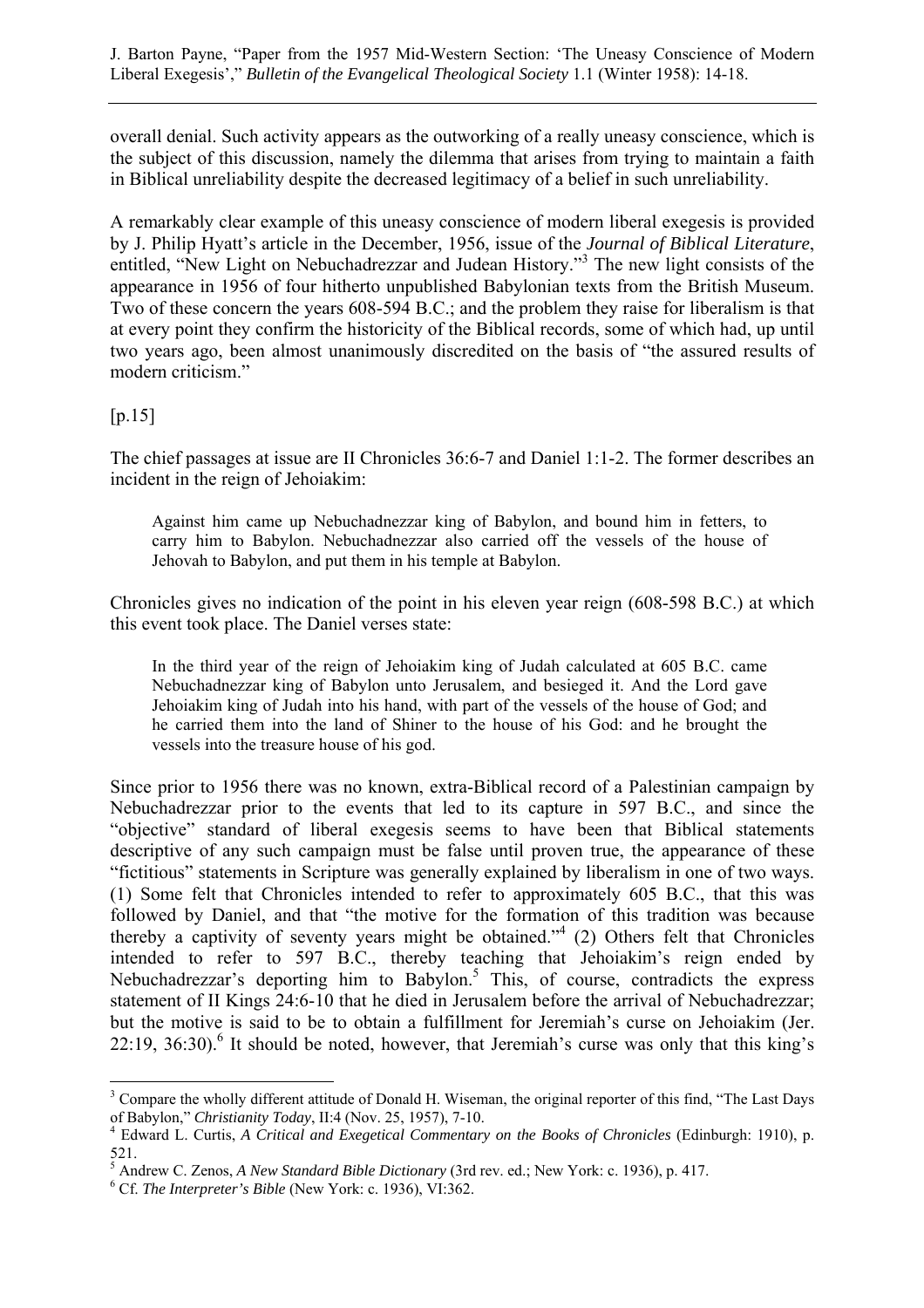corpse should be disgracefully exposed outside the gates of Jerusalem, for which there is no evidence to the contrary.<sup>7</sup> Chronicles, moreover, does not say that Jehoiakim was actually taken captive, only that he was bound in fetters to be carried captive. Presumably, this was only a threat. Josephus, in this regard, repeats a legend that Nebuchadrezzar executed Jehoiakim and had his corpse thrown before the walls of Jerusalem. Daniel, with its express date of 605, is then assumed to have used Chronicles as a source but to have misinterpreted its setting.<sup>8</sup> S. R. Driver, in a more cautious vein, but still liberal, sums it up as follows:

That Nebuchadnezzar besieged Jerusalem, and carried away some of the sacred vessels in "the third year of Jehoiakim", though it cannot, strictly speaking, be disproved, is highly improbable.<sup>9</sup>

Under either explanation, the results for the Bible are highly discrediting and, it might not be going too far to say, for the liberal, highly satisfying. In reply Bible believers could only state, as did H. C. Leupold, less than ten years ago,

It is asserted [by liberals] that for the historical event referred to in this verse [Dan. 1:1] there is no historical corroboration―a statement which cannot be denied... We feel that the solution of the seeming difficulty is to assume that though we have no other record of a campaign of Nebuchadnezzar against Jehoiakim in 605 B.C., we are... justified in letting the claim stand. $10$ 

But this is now water under the bridge. In 1956 Donald H. Wiseman published the new Nebuchadrezzar texts, and the following facts came out. (1) In the summer of 605 B.C., after his rout of the Egyptian army at Carchemish. Nebuchadrezzar claims at that time to have conquered the whole land of Hatti, $<sup>11</sup>$  that is, the Western fertile crescent, including Palestine.</sup> Furthermore, after the death of his father and Nebuchadrezzar's taking over the throne of Babylon on Sept. 7, 605, he speedily returned west, marched unopposed through Hatti until February, 604, and "took heavy tribute of Hatti to Babylon."<sup>12</sup> Dr. Hyatt, in his article, is therefore forced to the inevitable conclusion, "It was probably in 605, or in the following year, that Jehoiakim submitted to the Babylonian king," even noting the II Chron. 36:6 verse, formerly so discredited, as applying to this

[p.16]

 $\overline{a}$ 

event.<sup>13</sup> (2) In November, 601, Nebuchadrezzar marched to Egypt; but he was defeated by the Egyptian army, which provides a confirmatory occasion for the statement of II K. 24:1 that Jehoiakim rebelled against Nebuchadrezzar after three years of service. (3) Then, from some time in January, to March 16, 597, Nebuchadrezzar "marched to Hatti; he encamped against the city of Judah, took the city and captured the king. He appointed in it a king after his own heart, received its heavy tribute, and sent it to Babylon."<sup>14</sup> These facts confirm the Biblical

 $7$  II K. 24:6 says nothing about a burial at all.

<sup>8</sup> Pfeiffer, *op. cit*., p. 748; James A. Montgomery, *A Critical and Exegetical Commentary on the Book of Daniel* (New York: 1927), pp. 113-114.<br><sup>9</sup> An Introduction to the Literature of the Old Testament (8th rev. ed.: Edinburgh: 1909), p. 498.

<sup>&</sup>lt;sup>10</sup> Exposition of Daniel (Columbus, Ohio: c. 1949), pp. 47-48, 53.<br><sup>11</sup> As reported by Dr. Hyatt, "New Light on Nebuchadrezzar and Judean History," *Journal of Biblical Literature*, 75:4 (Dec., 1946), p. 280.<br><sup>12</sup> Loc. cit.

<sup>12</sup> *Loc. cit*. 13 *Loc, cit*. 14 *Ibid*., p. 278; cf. Wiseman, *op. cit*., p. 9.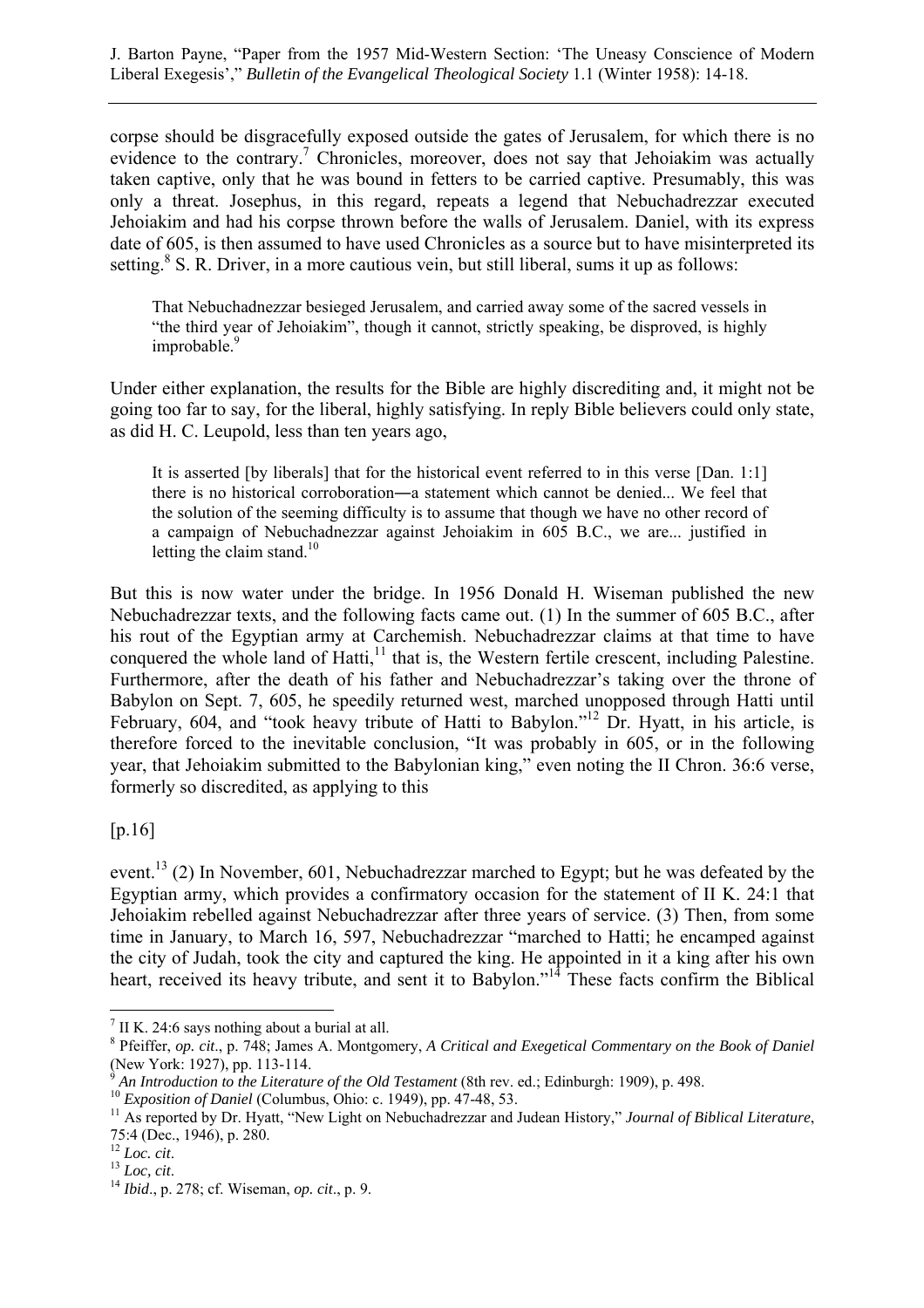record point by point. Dr. Hyatt himself has worked out the harmonization of all the Biblical chronological statements; and, in reference to Nebuchadrezzar's taking the city of Jerusalem, his article states:

There need be no conflict between the Babylonian statement that Nebuchadrezzar "took" the city, and the OT record that Jehoiachin surrendered. When one reflects that in the siege of Jerusalem under Zedekiah the Babylonians had to besiege the city for a year-anda-half before capturing it, it does not seem probable that they could have captured it after a brief siege of only two months unless the resistance was very weak and the king was disposed to surrender. $15$ 

But at this point the uneasy conscience of modern liberal exegesis emerges. Having admitted these remarkably detailed confirmations of Scripture, plus others that space forbids listing, and having presented not a shread of evidence that in any way runs contrary to the Biblical record, Dr. Hyatt's article goes out of its way, six times in the limited space of three pages of evaluation, to disparage the historicity of Scripture and to reaffirm the conviction that much of it can hardly be considered authentic. These six are as follows.

(1) It is apparent that this Babylonian account agrees in general with the OT accounts, but there are some difficulties occasioned by this account, and also by discrepancies among the various biblical accounts.<sup>16</sup>

The article, however, lists not a single such difficulty; the evidence seems not even remotely to suggest any such; and the only inner-Biblical discrepancy it might cite consists of a chronological reference which the article itself proceeds to explain by means of "accession year" reckoning.

(2) Difficulties may be occasioned by the Babylonian record's statement that the Babylonian king took the city as compared with the OT statement that Jehoiachin surrendered Jerusalem,<sup>17</sup>

but to this criticism the article's own adequate answer has already been given.

(3) It then discusses the relationship of Jehoiakim's death to the fall of Jerusalem in 597, on the basis of II Kings 24:

From these data, it would appear that Jehoiakim died before the beginning of the siege [which is correct]. Yet Josephus says that Nebuchadrezzar slew Jehoiakim and II Chron 36:6-7 speaks of Nebuchadrezzar ' s binding Jehoiakim in fetters to take him to Babylon, cf. Dan 1:1 which has an exile of Jehoiakim in the 3rd year of his reign. The Babylonian record and the account in II Kings 24 are more likely to be authentic.<sup>18</sup>

But the article itself goes on to connect the II Chronicles verses with Jehoiakim's submission and Nebuchadrezzar's plundering in 605 B.C., not in 597. Daniel then explicitly says 605 B.C., speaks only of vessels being taken away (not Jehoiakim), and never mentions the events of 597. Why then does this article bring these verses into the discussion of 597, with which they are not even concerned, and then come to the liberal-satisfying conclusion that they do

<sup>15</sup> Hyatt, *op. cit*., p. 279. 16 *Ibid*., p. 278. 17 *Loc. cit.* <sup>18</sup> *Ibid*., pp. 278-9.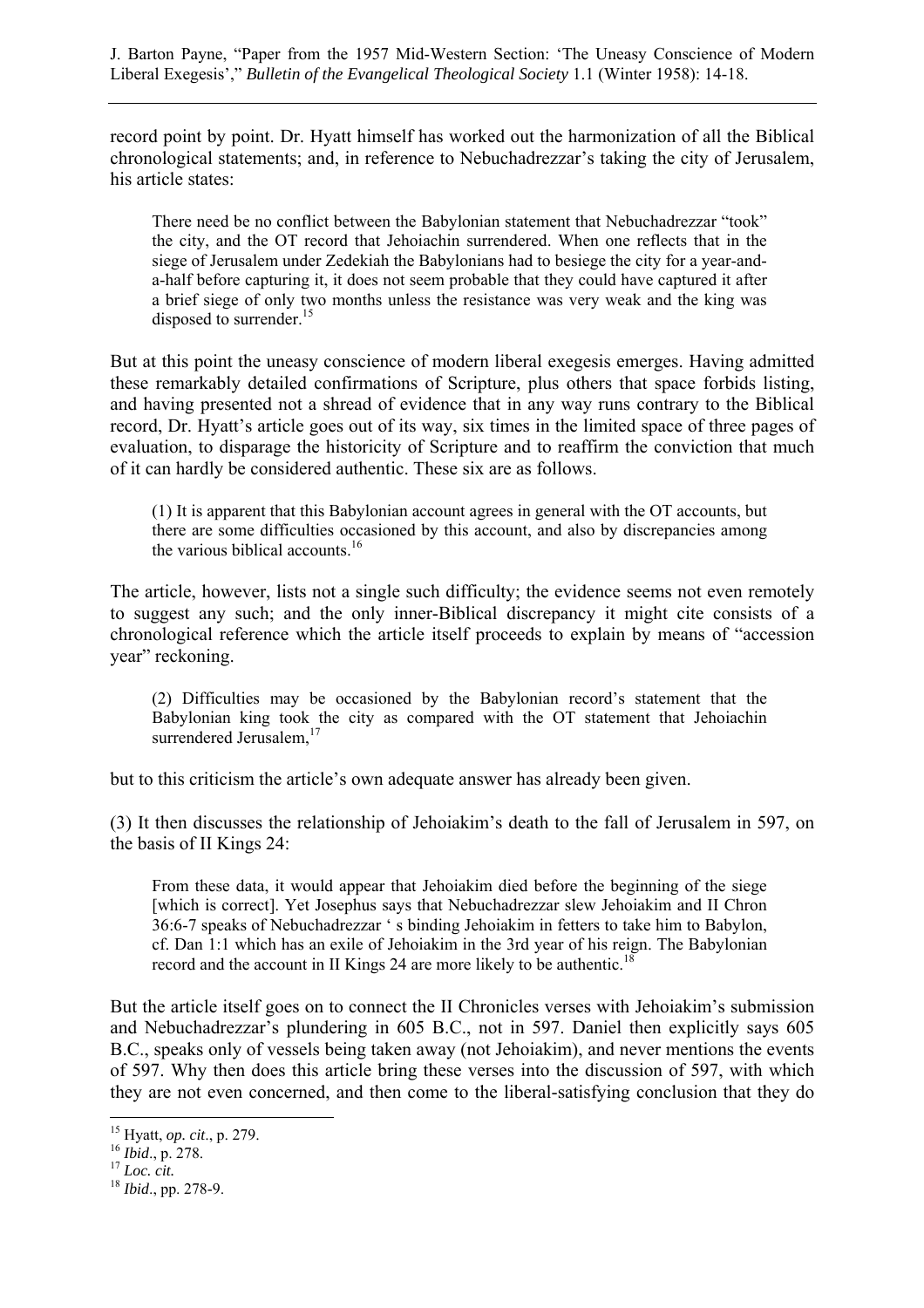not give as authentic an account of 597 as do the Babylonian record and II Kings? Drawing in Josephus's mistakes has nothing to do with Scripture. Similar is:

(4) The discrepancies in Josephus, and to some extent in II Chronicles and Dan 1, are caused by: 1) a desire to show that Jer 22:19 (curse against Jehoiakim) was fulfilled, and 2) confusion between this contact between Nebuchadrezzar and Jehoiachin and earlier contacts between Nebuchadrezzar and Jehoiakim.19

 $[p.17]$ 

But Chronicles and Daniel show no such confusion. Chronicles describes the Jehoiachin contact in its next paragraph (II Chron. 36:10), clearly distinct from and later than the Jehoiakim contacts; and Daniel, as already stated, does not even mention the Jehoiachin events and clearly dates its material to the early part of the reign of Jehoiakim. As to the curse against Jehoiakim in Jer. 22:19, neither Chronicles nor Daniel say anything about this curse of the exposure of Jehoiakim's corpse; they do not even mention his corpse; and they contain nothing that might be interpreted as contributing to the possibility of such an exposure!

(5) In reference to the Babylonian campaigns in Palestine in 605, the article says: "Nebuchadrezzar probably did receive the submission of some of the western states at this time."<sup>20</sup> a grudging admission that the II Chron. 36:6 statement about Jehoiakim's submission *might* be correct. But, then again, it might not! This, despite the fact that in addition to the clear statements of both Chronicles and Daniel, Nebuchadrezzar himself claims to have conquered the whole of Hatti in the summer of 605 and then marched unopposed through it on his return in November. In fact, the article itself seems to have an uneasy conscience about this innuendo, because on the same page it states―and this is the last of its six disparagements of Scripture―

(6) "II Chron 36:6 is probably a reminiscence of the submission [of Jehoiakim to Nebuchadrezzar in 605], with some exaggeration."<sup>21</sup> The article, however, gives no indication of what this exaggeration might consist. Further, if the Chronicles verse is a "reminiscence" it is a remarkably accurate one; because it either confirms known facts, or adds other facts that are nowhere contradicted and that are inherently probably under the circumstances―unless one is bound by the apparent liberal presupposition that the Bible must be wrong until proven right.

Here then has been a remarkable thing: six statements impugning Scripture, adorning an article that otherwise wholly confirms Scripture. How could this be? The writer on this occasion addressed the following query to the author of the article:

Dear Dr. Hyatt: ...I wonder if I might trouble you with an inquiry as to the basis of an apparent continued distrust of the reliability of some of the Biblical statements. For example… I am perplexed about the existence of objective discrepancies in the Biblical material. Do they contradict the Chaldaean chronicles in a way I might not have observed… and I wonder for which parts there is evidence of unreliability?…

<sup>19</sup> *Ibid*., 279. 20 *Ibid*., p. 280. 21 *Loc. cit.*